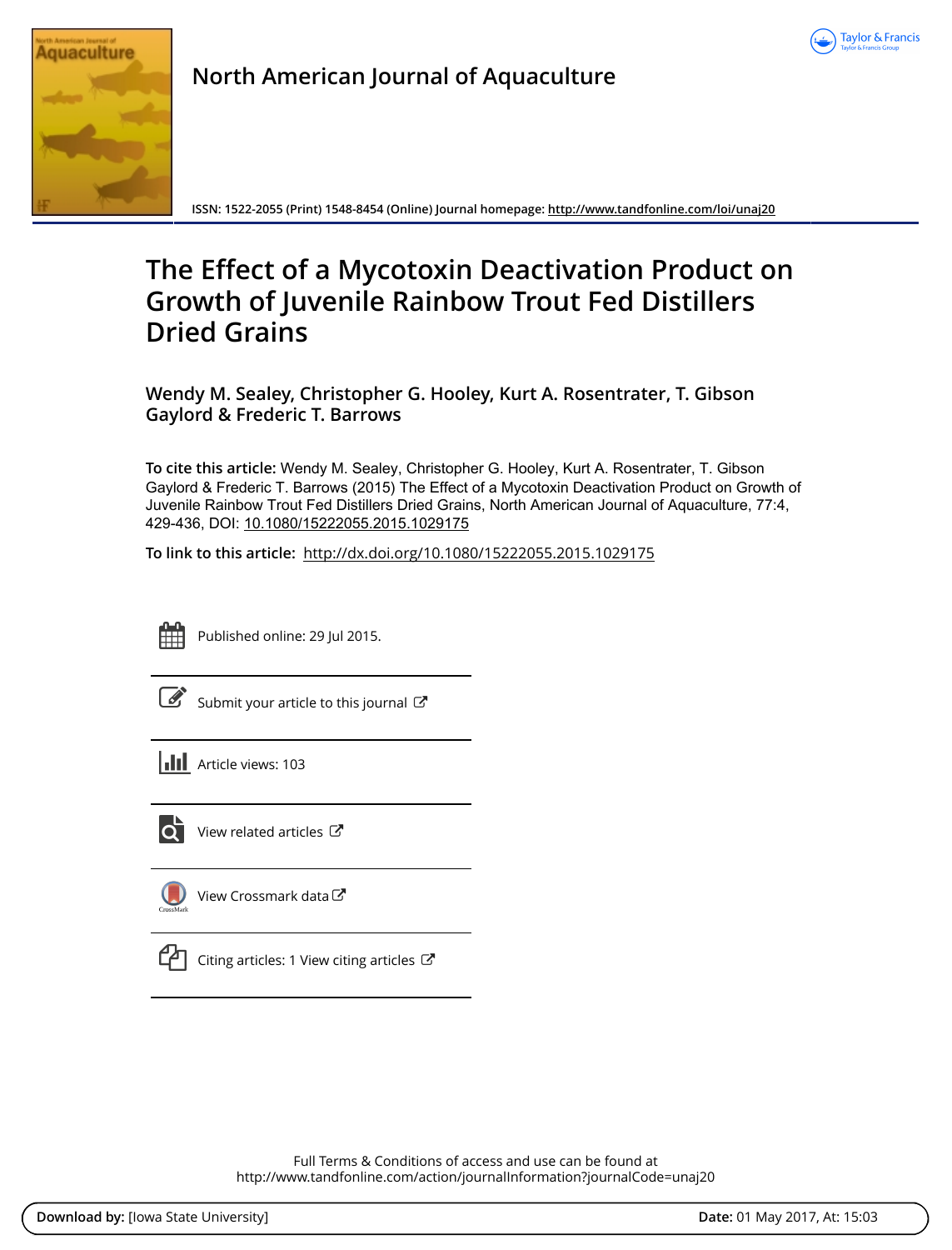*North American Journal of Aquaculture* 77:429–436, 2015  $©$  American Fisheries Society 2015 ISSN: 1522-2055 print / 1548-8454 online DOI: 10.1080/15222055.2015.1029175

### **COMMUNICATION**

# **The Effect of a Mycotoxin Deactivation Product on Growth of Juvenile Rainbow Trout Fed Distillers Dried Grains**

# **Wendy M. Sealey\* and Christopher G. Hooley**

*U.S. Fish and Wildlife Service, Bozeman Fish Technology Center, 4050 Bridger Canyon Road, Bozeman, Montana 59715, USA*

# **Kurt A. Rosentrater**

*Distillers Grains Technology Council, Department of Agricultural and Biosystems Engineering, Iowa State University, 3327 Elings Hall, Ames, Iowa 50011, USA*

# **T. Gibson Gaylord**

*U.S. Fish and Wildlife Service, Bozeman Fish Technology Center, 4050 Bridger Canyon Road, Bozeman, Montana 59715, USA*

# **Frederic T. Barrows**

*U.S. Department of Agriculture, Agricultural Research Service, Trout Grains Project, Bozeman Fish Technology Center, 4050 Bridger Canyon Road, Bozeman, Montana 59715, USA*

#### *Abstract*

**Distillers dried grains (DDG) with solubles (DDGS) is a product that has shown potential as a protein source for some fish species, but high inclusion rates of DDGS have not always been successfully achieved for Rainbow Trout** *Oncorhynchus mykiss***. Our objective was to determine whether inclusion of a mycotoxin deactivation product (Biofix Plus) could improve the ability of high-protein DDG (HPDDG) to replace a portion of the fish meal in diets for Rainbow Trout. The 2 × 2 factorial feeding trial examined protein source (menhaden fish meal [MFM] or HPDDG) with or without Biofix Plus. A control diet (42% digestible protein, 20% crude lipid, 25% MFM) was compared to a test diet in which HPDDG replaced 12% of the total MFM on a digestible-protein basis (24% HPDDG inclusion). Diets were fed to juvenile Rainbow Trout (initial weight: mean**  $\pm$  **SE** = 30.5  $\pm$  1.6 g) in four replicate tanks per treatment **for 9 weeks in a 15◦C recirculating system. At the conclusion of the feeding trial, we observed no negative effects of fish meal replacement on growth or feed conversion ratio; no benefit of Biofix Plus supplementation was observed. These data indicate that when Rainbow Trout diets containing a high-quality DDGS product are balanced for digestible protein, lysine, methionine, and threonine, dietary fish meal levels can be successfully reduced to 13% without compromising growth and without the need for mycotoxin deactivator inclusion.**

With continued interest in renewable fuels, ethanol production increased more than 13-fold from 2000 to 2013; as a result, ethanol production now supplies more than 35.5 million tons of distillers dried grains (DDG) with solubles (DDGS) and other co-products (Lim and Yildirim-Aksoy 2008; RFA 2014). However, numerous reports have recently presented or cited data on detectable mycotoxins in DDGS, and concerns have been raised about the use of U.S. DDGS as animal feed (Garcia et al. 2008; Rodrigues 2008; Taylor-Pickard 2008; Wu and Munkvold 2008; Ogiso et al. 2013; Khatibi et al. 2014).

Mycotoxicosis was first recorded in Rainbow Trout *Oncorhynchus mykiss* in the early 1960s, when hatcheries experienced losses of 70–80% of their fish crop due to the presence of aflatoxin B1 in cottonseed meal that was used in prepared feed (Ashley and Halver 1963). Aflatoxins are the most studied cause of mycotoxicosis in fish, primarily due to the significant pathology observed in Rainbow Trout. Although less studied, other mycotoxins have also been reported to reduce the production efficiency and health of aquatic species during chronic low-level exposures. Hooft et al. (2011) reported that deoxynivalenol at  $0.5 \mu g/g$  and higher levels decreased weight gain,

\*Corresponding author: wendy sealey@fws.gov Received January 15, 2015; accepted February 28, 2015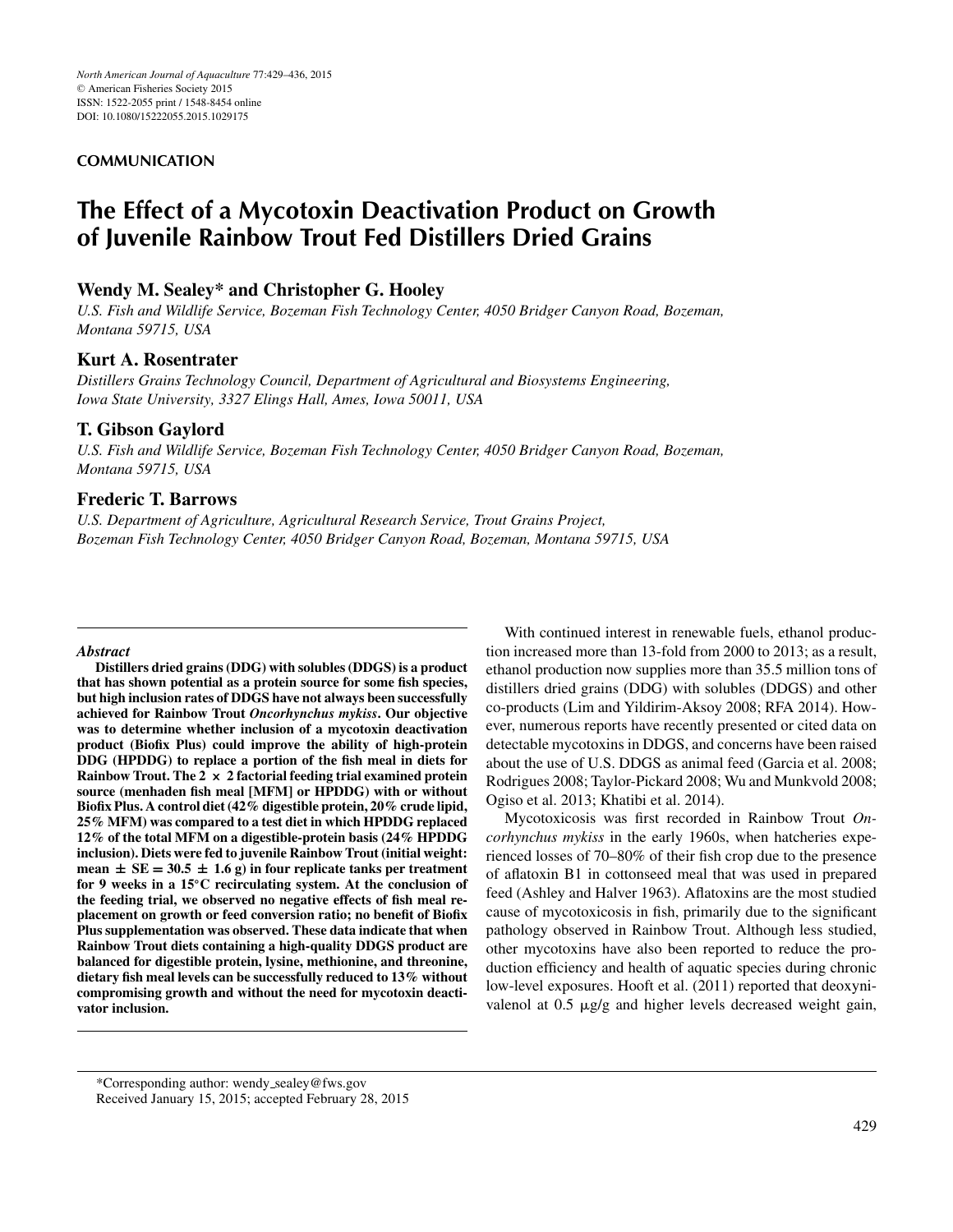feed intake, feed efficiency, and nutrient absorption in Rainbow Trout. Manning et al. (2003) reported a reduction in body weight gain for Channel Catfish *Ictalurus punctatus* that were fed diets with ochratoxin A at  $1 \mu g/g$ . Reduced feed efficiency was also observed for dietary contamination with ochratoxin at  $4$  and  $8 \mu g/g$  (Manning et al. 2003). Lumlertdacha et al. (1995) reported that weight gain in Channel Catfish was decreased at a fumonisin B1 level of 20  $\mu$ g/g. Growth was similarly decreased in Nile Tilapia *Oreochromis niloticus* when fumonisin B1 was administered at dietary levels of 40  $\mu$ g/g or higher (Tuan et al. 2003), whereas Common Carp *Cyprinus carpio* that received either 0.5- or 5- $\mu$ g/g fumonisin B1 in feed exhibited a reduction in weight gain (Pepeljnjak et al. 2002). Only one preliminary study (Döll et al. 2011) has investigated the effects of zearalenone on fish growth performance. In that study, no adverse effects on weight gain of Atlantic Salmon *Salmo salar* were observed for dietary concentrations of zearalenone ranging from 60 to 770 ng/g.

The quality of raw maize grain and the processing conditions are known to contribute significantly to differences in nutrient densification and quality of resultant DDGS (Chevanan et al. 2007, 2008); therefore, these factors may partly explain the inconsistent results observed with DDGS inclusion in salmonid diets (Cheng and Hardy 2004; Barnes et al. 2012a, 2012b, 2012c; Øverland et al. 2013). Cheng and Hardy (2004) reported that DDGS could be included in Rainbow Trout diets at levels from 15% to 22.5%; furthermore, when lysine and methionine were supplemented, DDGS could effectively replace fish meal. However, Barnes et al. (2012a) reported that growth and feed conversion of juvenile Rainbow Trout were negatively impacted when the fish were fed diets containing 10% or 20% DDGS, even when supplemented with essential amino acids and phytase. Barnes et al. (2012b, 2012c) recommended similar levels of DDG incorporation (10% and 20%, respectively) in Rainbow Trout diets when using a further processed DDG product, highprotein DDG (HPDDG), which is produced by fractionating the maize and removing the nonfermentable fractions prior to ethanol production (Singh et al. 2005). More recently, Øverland et al. (2013) reported that up to 50% DDGS or 45% HPDDG could be included as replacement for plant proteins and could support Rainbow Trout growth equivalent to that of fish fed diets containing more traditional plant proteins as long as fish meal was included in the diet at approximately 20%.

The potential for mycotoxin contamination of the DDGS used in prior fish studies was largely uninvestigated but may explain some of the limitations previously observed in the utilization of DDGS as a fish meal replacement, especially in diets for Rainbow Trout. A notable exception is the paper by Øverland et al. (2013), who reported detectable levels of common mycotoxins in both of the DDGS products they examined. Øverland et al. (2013) cautioned that mycotoxin contamination is a potential risk factor that could limit the use of these maize co-products in the fish feed industry due to the fact that mycotoxin levels in DDGS can be concentrated 3.0 times (Wu and Munkvold 2008) to 3.5 times (Zhang and Caupert 2012) compared with levels in raw maize. Strategies that can mitigate potential risks are therefore needed to facilitate the use of DDGS products in mycotoxin-sensitive species. The purpose of the current study was to determine whether inclusion of a mycotoxin deactivation product could improve the ability of a DDGS product to replace a higher proportion of the fish meal in Rainbow Trout diets.

#### **METHODS**

*Experimental approach.—*To precisely formulate experimental diets for a growth trial with a DDGS product on a digestible-nutrient basis, it was necessary to first conduct an in vivo assessment of the digestibility of three different DDGS products. In the digestibility trial, we analyzed two commercially available DDGS products with moderate protein content (Valero DDGS [Valero Marketing and Supply, San Antonio, Texas] and Wentworth DDGS [Dakota Ethanol, Wentworth, South Dakota]), one commercially available HPDDG (produced by pre-fermentation separation of nonfermentable maize fractions), and menhaden fish meal (MFM). Samples of each DDGS product, MFM, wheat, maize protein concentrate, and soybean meal also were submitted to Romer Laboratories (Union, Missouri), for mycotoxin screening; specifically, aflatoxin, deoxynivalenol, fumonisin, zearalenone, and ochratoxin levels were determined for each ingredient. The HPDDG was found to contain deoxynivalenol (also known as vomitoxin) at  $2.5 \mu g/g$  and zearalenone at 1,643 ng/g. All other ingredients tested had mycotoxin levels below detection limits. Subsequently, a feeding trial that utilized the HPDDG product as a substitute for a portion of the MFM protein in a practical-type Rainbow Trout feed tested whether a mycotoxin deactivation product could be used to improve Rainbow Trout production efficiency. All fish were handled and treated in accordance with guidelines approved by the U.S. Fish and Wildlife Service.

*In vivo digestibility determinations.—*The nutritional values of the three DDGS products (Valero DDGS, Wentworth DDGS, and HPDDG) were evaluated by determining the apparent digestibility coefficients (ADCs) of nutrients and energy and the apparent availability coefficients (AACs) of amino acids in compounded, extruded diets using the methods described by Cho et al. (1982) and Bureau et al. (1999). All diets were labeled using yttrium oxide as the inert marker. A complete reference diet (Table 1), which met or exceeded all known nutritional requirements for Rainbow Trout, was blended with the test ingredient (MFM, Valero DDGS, Wentworth DDGS, or HPDDG) in a 70:30 ratio (dry weight basis) to form each digestibility test diet. This reference diet has been used successfully in several recent digestibility trials with Rainbow Trout (Gaylord et al. 2008, 2010; Gaylord and Barrows 2009).

Digestibility diets were manufactured by cooking extrusion (DNDL-44; Buhler AG, Uzwil, Switzerland) with an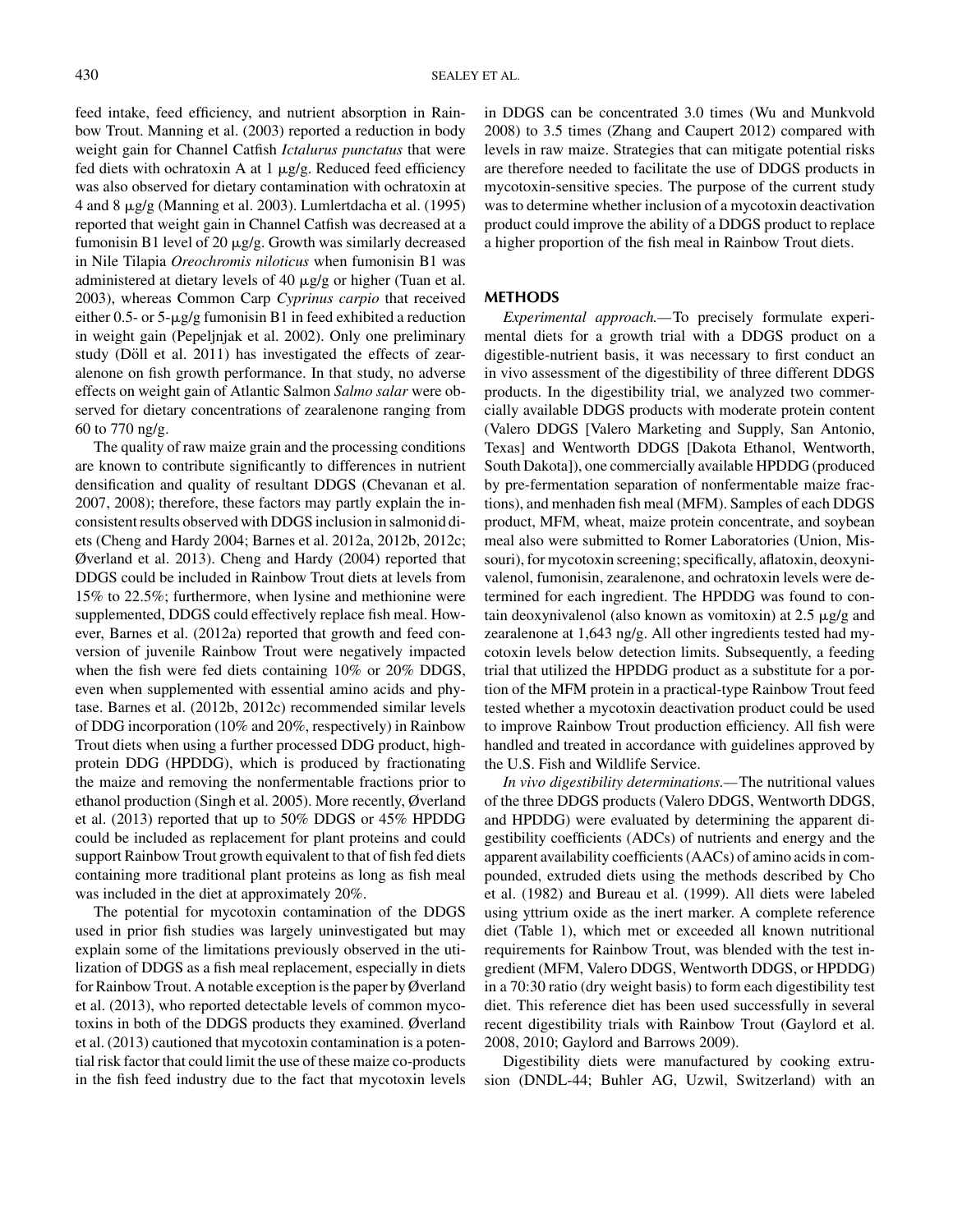TABLE 1. Composition of the digestibility reference diet (g/kg dry weight) fed to Rainbow Trout for in vivo digestibility determinations; ARS = Agricultural Research Service.

| Ingredient                           | Concentration $(g/kg)$      |
|--------------------------------------|-----------------------------|
| Wheat flour <sup>a</sup>             | 283                         |
| Squid meal <sup>b</sup>              | 250                         |
| Soy protein concentrate <sup>c</sup> | 171                         |
| $Fish$ oil <sup>d</sup>              | 134                         |
| Maize gluten meal <sup>e</sup>       | 83                          |
| Soybean meal <sup>f</sup>            | 43                          |
| Vitamin premix ARS <sup>g</sup>      | 10                          |
| Chromic oxide <sup>h</sup>           | 10                          |
| Choline chloride <sup>h</sup>        | 6                           |
| Taurine                              | 5                           |
| Stay-C $35$                          | $\mathcal{D}_{\mathcal{L}}$ |
| Trace mineral premix <sup>1</sup>    |                             |
| Yttrium oxide <sup>h</sup>           |                             |

a Archer Daniels Midland (Decatur, Illinois), 4 g protein/kg.

b Wilbur Ellis (Portland, Oregon), 800 g crude protein/kg.

c Solae Profine VP (St. Louis, Missouri), 693 g crude protein/kg.

d Omega Protein (Houston, Texas).

e Cargill Animal Nutrition (Minneapolis, Minnesota), 601.0 g protein/kg.

f Archer Daniels Midland, 480 g protein/kg.

g Contributed per kilogram of diet: vitamin A, 9,650 IU; vitamin D, 6,600 IU; vitamin E, 132 IU; vitamin K3, 1.1 g; thiamine mononitrate, 9.1 mg; riboflavin, 9.6 mg; pyridoxine hydrochloride, 13.7 mg; pantothenate DL-calcium, 46.5 mg; cyanocobalamin, 0.03 mg; nicotinic acid, 21.8 mg; biotin, 0.34 mg; folic acid, 2.5 mg; and inositol, 600 mg.

h Sigma-Aldrich (St. Louis, Missouri).

i Contributed per kilogram of diet: zinc, 40 mg; manganese, 13 mg; iodine, 5 mg; and copper, 9 mg.

approximate 18-s residence time at an average barrel temperature of 127◦C. Pressure at the die head varied from 1.8 to 3.1 MPa  $(260-450 \text{ lb/in}^2)$  depending on the diet. The die plate was cooled to an average temperature of 60◦C. Pellets of 3–4 mm (diameter and length) were produced and dried in a pulse-bed drier (Buhler AG) to less than 10% moisture, followed by a 20-min cooling period at ambient temperature. All diets were top-coated with fish oil by using a vacuum coater (A&J Mixing, Oakville, Ontario).

The digestibility diets were fed to 30 fish in each 500-L tank (individual weight of each fish  $= 500-700$  g). A diet was randomly assigned to each tank, and each diet was fed to three different tanks. Fish were fed by hand twice daily to satiation. Water temperature was maintained at 15◦C, and lighting was maintained on a cycle of 13 h light : 11 h dark. Fecal samples were obtained by manual stripping at 16–18 h postfeeding. Manual stripping of all fish in a given tank was accomplished by netting and anesthetizing the fish, followed by gently drying and then applying pressure to the lower abdominal region. First, urine was expressed into a waste container, and then fecal matter was expressed into a plastic weighing pan. Fecal samples from each tank were freeze dried and stored at −20◦C until chemical analyses were performed.

The ADC and AAC of each nutrient in the test diet and the individual ingredients were calculated according to the following equations (Kleiber 1961; Forster 1999):

$$
ADCN_{diet} = 100 \times \frac{(\% \text{ marker in diet}) \times (\% \text{ nutrient in feces})}{(\% \text{ marker in feces}) \times (\% \text{ nutrient in diet})}
$$

$$
ADCN_{ingregation} = \{[(a+b) \cdot ADCN_t] - (a \cdot ADCN_r)\} \cdot b^{-1},
$$

where

ADCN*ingredient* = ADC of the nutrient in the test ingredient;  $ADCN_t = ADC$  of the nutrient in the test diet;  $ADCN_r = ADC$  of the nutrient in the reference diet;  $a = (1 - p) \times$  (nutrient content of the reference diet);  $b = p \times$  (nutrient content of the test ingredient); and  $p =$  proportion of the test ingredient in the test diet.

*Growth trial.*—A 2  $\times$  2 factorial feeding trial that examined protein source (MFM or HPDDG) and Biofix Plus supplementation (with or without) was conducted (Table 2). The control diet was compared with a test diet in which HPDDG replaced 12% of the MFM on a digestible-protein basis (23% dietary inclusion of HPDDG). Biofix Plus is a mycotoxin deactivation product that contains yeast cell wall fractions, natural microbials, enzymatic activity, and diatomaceous earth; this product was chosen because it is marketed to be effective against deoxynivalenol. The manufacturer's recommended inclusion level for Biofix Plus was used in the test diet.

All diets that were administered during the feeding trial met or exceeded National Research Council requirements (NRC 1993, 2011) for Rainbow Trout and were formulated to contain 42% digestible protein and 20% crude lipid on a dry matter basis. Diets were balanced for available lysine (3.82%), methionine (1.30%), and threonine (2.14%) as well as total phosphorus (Table 2) based on digestible nutrient data from the digestibility trial. Diets used in the feeding trial were manufactured by cooking extrusion with the same equipment and processing conditions as in the digestibility trial. Biofix Plus was supplemented  $(0.1\%)$  to diets via vacuum-assisted top coating in the dietary oil portion. However, because a large quantity of fines was observed in diets containing HPDDG, we found it necessary to assess pellet quality by using a Holmen NHP100 portable pellet durability tester (TekPro, Norfolk, UK). Briefly, approximately 50 g of pellets were loaded into the test chamber, which then cascaded the pellets in an air stream for 60 s, causing them to collide with each other and perforated surfaces within the test chamber. After the test cycle, sample pellets were ejected from the tester for manual weighing. The pellet durability index was calculated as the difference between pellet weights measured before and after the test, expressed as a percentage of initial weight. Pellet durability indices were determined on triplicate pellet samples from each diet. Based on these results, diets were ground and re-pelleted via cold extrusion (i.e., no heat was used) to ensure that pellet quality was equivalent among test diets.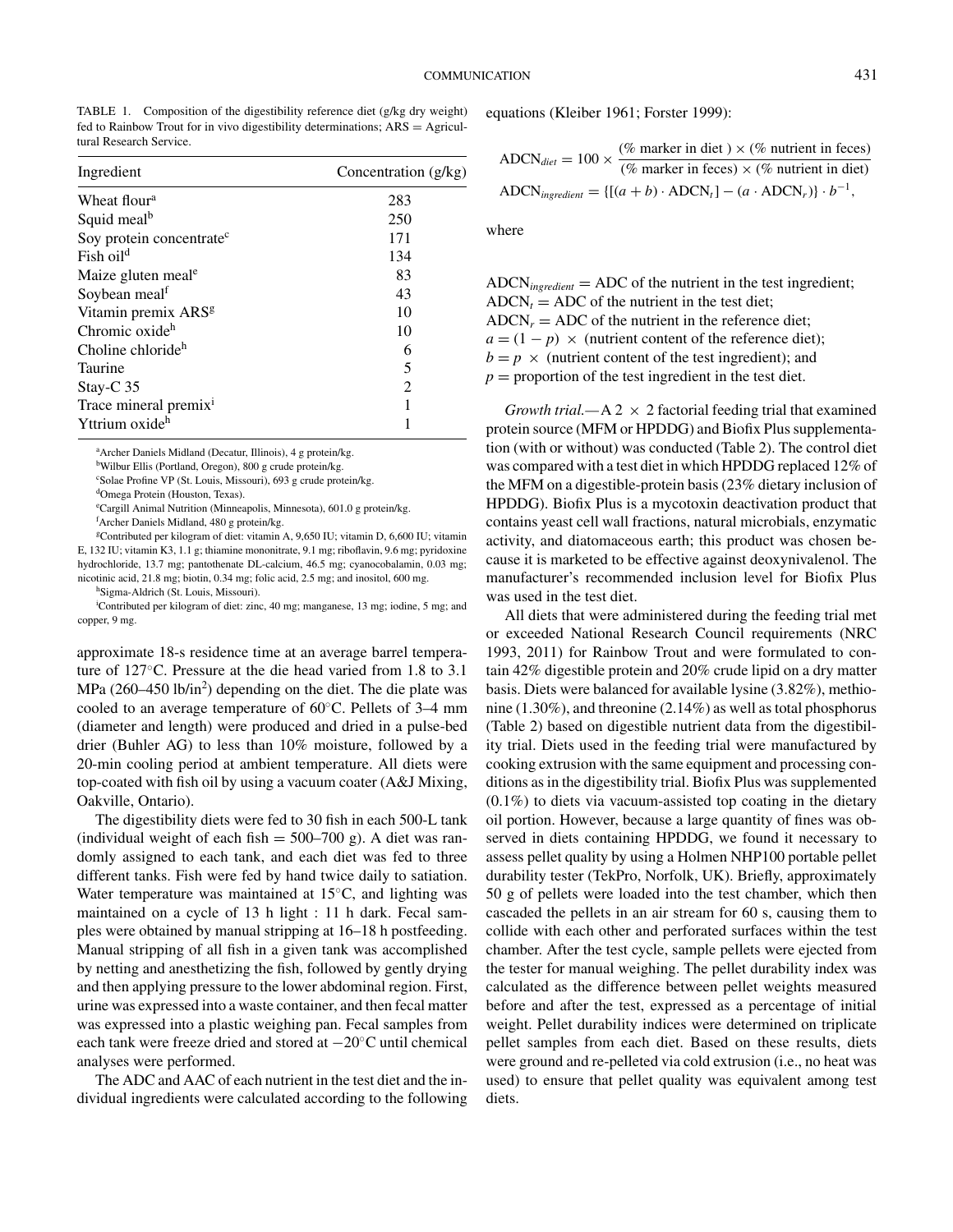| TABLE 2. Ingredients and composition of test diets fed to juvenile Rainbow Trout in the growth trial; diets contained menhaden fish meal (MFM) or high-protein |
|----------------------------------------------------------------------------------------------------------------------------------------------------------------|
| distillers dried grains (HPDDG) with or without Biofix Plus (a mycotoxin deactivator).                                                                         |

|                                                          | Diet           |                 |              |                    |  |
|----------------------------------------------------------|----------------|-----------------|--------------|--------------------|--|
|                                                          |                | MFM with Biofix |              | <b>HPDDG</b> with  |  |
| Ingredient $(g/kg)$ or component                         | <b>MFM</b>     | Plus            | <b>HPDDG</b> | <b>Biofix Plus</b> |  |
| <b>HPDDG</b> <sup>a</sup>                                | 0.0            | 0.0             | 235          | 235                |  |
| MFM, Special Select <sup>b</sup>                         | 247.5          | 247.5           | 133          | 133                |  |
| Biofix Plus <sup>c</sup>                                 | $\overline{0}$ | 1               | $\Omega$     | 1                  |  |
| Maize protein concentrate <sup>d</sup>                   | 50             | 50              | 50           | 50                 |  |
| Blood meal <sup>e</sup>                                  | 30             | 30              | 30           | 30                 |  |
| Soybean meal (solvent-extracted and<br>$de$ -hulled) $b$ | 150            | 150             | 150          | 150                |  |
| Poultry by-product meal (pet food grade) <sup>b</sup>    | 143            | 143             | 143          | 143                |  |
| Wheat flourf                                             | 164.1          | 163.1           | 27.8         | 26.8               |  |
| Menhaden fish oil <sup>c</sup>                           | 146            | 146             | 143          | 143                |  |
| Lecithin                                                 | 10             | 10              | 10           | 10                 |  |
| Stay-C 35                                                | $\overline{2}$ | $\overline{2}$  | 2            | $\overline{2}$     |  |
| Vitamin premix <sup>g</sup>                              | 10             | 10              | 10           | 10                 |  |
| Trace mineral premix <sup>h</sup>                        | 1              | 1               | 1            | $\mathbf{1}$       |  |
| Sodium chloride                                          | 2.8            | 2.8             | 2.8          | 2.8                |  |
| Magnesium oxide                                          | 0.6            | 0.6             | 0.6          | 0.6                |  |
| Potassium chloride                                       | 5.6            | 5.6             | 5.6          | 5.6                |  |
| Dicalcium phosphate                                      | 0.0            | 0.0             | 12.5         | 12.5               |  |
| Choline chloride                                         | 10             | 10              | 10           | 10                 |  |
| DL-methionine                                            | 3.8            | 3.8             | 5.0          | 5.0                |  |
| Lysine hydrochloride                                     | 16             | 16              | 20           | 20                 |  |
| Threonine                                                | 1.6            | 1.6             | 2.5          | 2.5                |  |
| Taurine                                                  | 5              | 5               | $\sqrt{5}$   | 5                  |  |
| Yttrium oxide                                            | $\mathbf{1}$   | 1               | 1            | $\mathbf{1}$       |  |
| Analyzed composition <sup>i</sup>                        |                |                 |              |                    |  |
| Crude protein (g/kg)                                     | 489            | 492             | 486          | 486                |  |
| Crude lipid (g/kg)                                       | 198            | 208             | 201          | 211                |  |
| Gross energy (MJ/kg)                                     | 22.4           | 22.4            | 22.9         | 22.9               |  |
| Moisture (g/kg)                                          | 37             | 43              | 48           | 45                 |  |
| Post-extrusion PDI $(\%)^{j}$                            | 27             | 28              | 44           | 46                 |  |
| Post-re-pelleting PDI $(\%)^k$                           | 33             | 32              | 34           | 33                 |  |

a POET Nutrition (Sioux Falls, South Dakota).

<sup>b</sup>Nelson and Sons (Murray, Utah).

c Biomin USA (San Antonio, Texas).

dCargill Animal Nutrition (Minneapolis, Minnesota), 601.0 g protein/kg.

e Gavilon (Omaha, Nebraska).

f MGP Ingredients (Atchison, Kansas).

g Contributed per kilogram of diet: vitamin A (as retinol palmitate), 30,000 IU; vitamin D3, 2,160 IU; vitamin E (as DL-alpha-tocopheryl-acetate), 1,590 IU; niacin, 990 mg; calcium pantothenate, 480 mg; riboflavin, 240 mg; thiamine mononitrate, 150 mg; pyridoxine hydrochloride, 135 mg; menadione sodium bisulfate, 75 mg; folacin, 39 mg; biotin, 3 mg; and vitamin  $B_{12}$ , 90  $\mu$ g.

h Contributed per kilogram of diet: zinc, 37 mg; manganese, 10 mg; iodine, 5 mg; copper, 3 mg; and selenium, 0.4 mg.

Means of two replicate samples per diet on a dry matter basis.

Post-extrusion PDI = pellet durability index determined immediately after cooking extrusion.

 $k$ Post-re-pelleting PDI = pellet durability index determined after re-pelleting by cold extrusion.

All four diets (Table 2) were fed to juvenile Rainbow Trout (initial weight: mean  $\pm$  SD = 30.5  $\pm$  1.6 g) in four replicate tanks per treatment for 9 weeks in a 15◦C recirculating system. Bulk fish weight and feed intake were recorded every 3 weeks. Five fish from the original population were sacrificed

for determination of initial whole-body proximate composition. At the conclusion of the trial, three fish from each tank were sampled for whole-body composition, and three additional fish were used for determination of hepatosomatic index (HSI), muscle ratio (MR), and viscerosomatic index (VSI). The following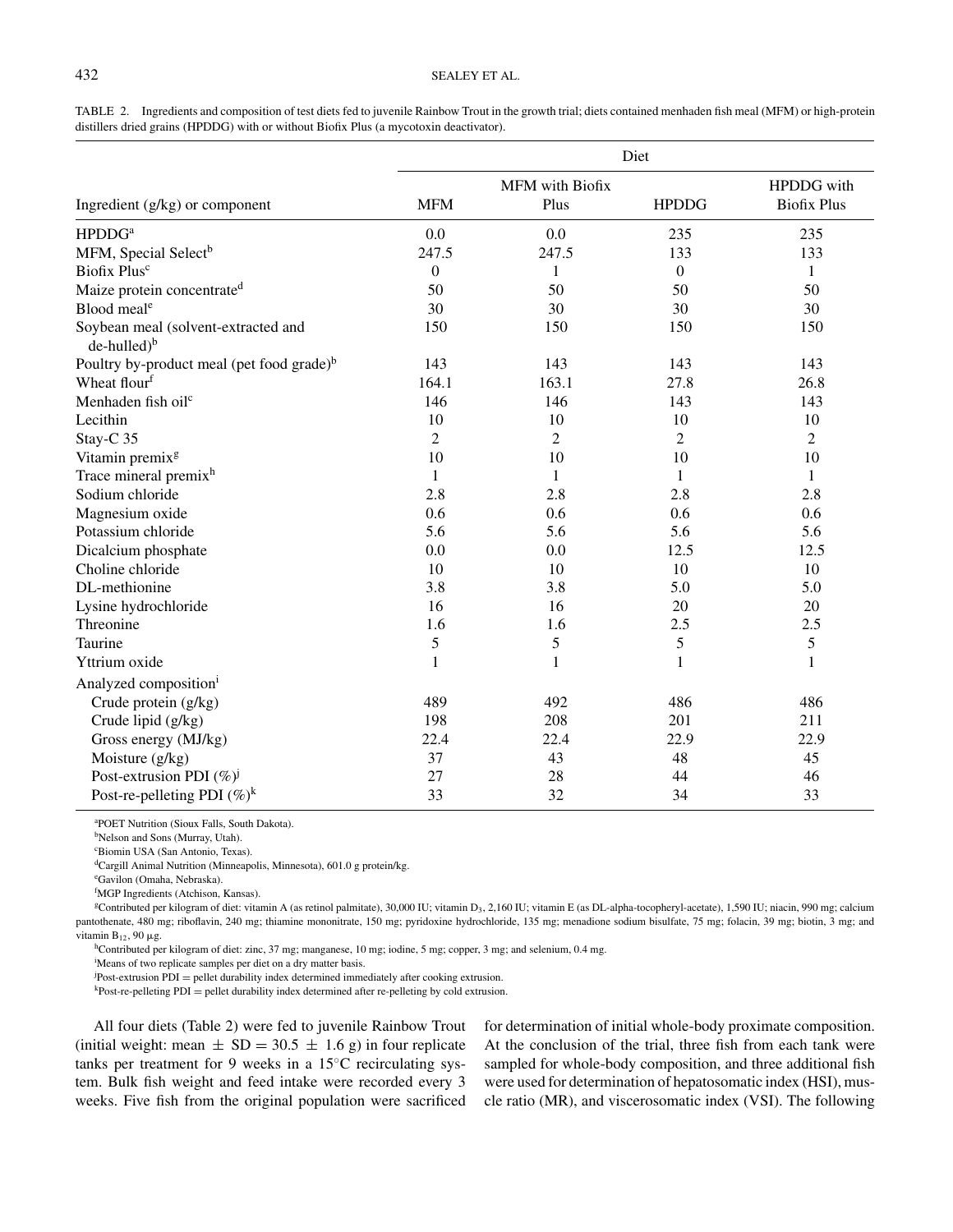formulae were used:

| $(\text{final weight}, g) - (\text{initial weight}, g)$ | $\times$ 100; |
|---------------------------------------------------------|---------------|
| (initial weight, g)                                     |               |

Feed conversion ratio (FCR; feed:gain)

$$
= \frac{\text{(wet diet fed, g)}}{\text{(wet weight gained, g)}};
$$

Weight gain (% increase)

Feed intake (% body weight [BW]*/*d) = (wet diet fed*,* g)

×100 
$$
\frac{\text{[(initial weight, g) - (final weight, g)]}/2}{\text{number of days}};
$$
HSI ( $\%$ ) = 
$$
\frac{\text{(liver weight, g)}}{\text{(whole-body weight, g)}} \times 100;
$$
VSI ( $\%$ ) = 
$$
\frac{\text{(viscera weight, g)}}{\text{(whole-body weight, g)}} \times 100;
$$
and MR ( $\%$ ) = 
$$
\frac{\text{(filled weight, g)} \times 2}{\text{(whole-body weight, g)}} \times 100.
$$

*Analytical methods.—*Dry matter analyses of ingredients, diets, and feces were performed according to standard methods (AOAC International 1995). Yttrium and phosphorus were determined in diets and feces by using inductively coupled plasma atomic absorption spectrophotometry after nitric acid digestion (Anderson 1996). Briefly, duplicate samples of diets (0.5 g) and feces (1 g) were digested in 10 mL of concentrated (70%) nitric acid at 95 C for 7 h. After digestion, samples were vacuum filtered through a 0.45-µm filter and were diluted to 50 mL with deionized water to the appropriate concentration  $(14\%$  HNO<sub>3</sub> for micro-mineral analysis;  $4\%$  HNO<sub>3</sub> for macromineral analysis). Samples were analyzed by using an Optima 5300 DV trace mineral analyzer (Perkin-Elmer, San Diego, California) and were quantitated by simultaneous analysis of defined standards (High-Purity Standards, Charleston, South Carolina). Crude protein ( $N \times 6.25$ ) in ingredients, diets, and feces was determined by the Dumas method (AOAC International 1995) on a LECO TruSpec-N nitrogen determinator (LECO, St. Joseph, Michigan). Total energy was determined by isoperibol bomb calorimetry (Parr 6300; Parr Instrument, Moline, Illinois). Crude lipid was determined by petroleum ether extraction using an Ankom XT10 (Ankom Technologies, Macedon, New York). Amino acids in the diets, ingredients, and feces were quantified after acid hydrolysis by utilizing a Beckman 7300 amino acid analyzer and postcolumn derivatization with ninhydrin (AAA Laboratory, Mercer Island, Washington).

*Statistical analyses.—*Factorial ANOVA was performed by using the general linear models procedure (PROC GLM) in SAS version 9.1 (SAS Institute, Cary, North Carolina). When significant interactions were observed, Tukey's mean separation

TABLE 3. Proximate composition and amino acid composition of highprotein distillers dried grains (HPDDG), distillers dried grains with solubles (DDGS), and menhaden fish meal (MFM). Values are means of duplicate analyses and are reported on a dry matter basis (g/kg of sample, unless otherwise noted).

| Component or<br>amino acid | <b>POET</b><br><b>HPDDG</b> | Valero<br><b>DDGS</b> | Wentworth<br><b>DDGS</b> | <b>MFM</b> |
|----------------------------|-----------------------------|-----------------------|--------------------------|------------|
| Dry matter                 | 935                         | 858                   | 843                      | 930        |
| Crude protein              | 408                         | 305                   | 325                      | 676        |
| Crude lipid                | 54                          | 105                   | 129                      | 80         |
| Gross energy (MJ/kg)       | 22.3                        | 22.8                  | 23.9                     | 19.6       |
| Phosphorus                 | 4                           | 9                     | 10                       | 33         |
| Amino acids (sum)          | 418                         | 278                   | 306                      | 651        |
| Alanine                    | 33                          | 22                    | 24                       | 46         |
| Arginine                   | 17                          | 13                    | 16                       | 48         |
| Aspartic acid              | 29                          | 20                    | 23                       | 66         |
| Glutamic acid              | 77                          | 45                    | 49                       | 96         |
| Glycine                    | 14                          | 12                    | 13                       | 52         |
| Histidine                  | 10                          | 7                     | 8                        | 15         |
| Isoleucine                 | 16                          | 10                    | 12                       | 28         |
| Leucine                    | 58                          | 36                    | 39                       | 52         |
| Lysine                     | 10                          | 8                     | 9                        | 45         |
| Methionine                 | 6                           | $\overline{4}$        | 4                        | 14         |
| Phenylalanine              | 23                          | 15                    | 17                       | 29         |
| Proline                    | 39                          | 25                    | 27                       | 35         |
| Serine                     | 25                          | 17                    | 19                       | 32         |
| Threonine                  | 19                          | 14                    | 16                       | 33         |
| Tyrosine                   | 20                          | 13                    | 14                       | 23         |
| Valine                     | 22                          | 16                    | 17                       | 37         |

test (Tukey 1953) was used. Treatment effects were considered significant at *P*-values less than 0.05.

#### **RESULTS**

The proximate composition and amino acid levels of the DDGS products and MFM are shown in Table 3. Protein ADCs were 0.85 for HPDDG, 0.88 for Valero DDGS, and 0.81 for Wentworth DDGS, compared to 0.91 for MFM (Table 4). Lipid ADCs averaged 0.80 for the DDGS products and 0.89 for MFM. Energy ADCs ranged from 0.54 to 0.59 for the DDGS products, whereas the energy ADC for MFM was 0.99 (Table 4). Lysine AAC ranged from 0.68 to 0.79 for the DDGS products and was 0.97 for MFM. Methionine AAC was also variable in DDGS products, ranging from 0.75 to 0.99; the methionine AAC for MFM was 0.95.

Macronutrient composition of diets in the growth trial generally reflected formulation targets (Table 2). Pellet durability index values for pellets produced by cooking extrusion were significantly affected by DGGS inclusion such that pellet losses increased from 27.5% for the MFM diets to 45% for the HPDDG diets (Table 2), resulting in considerable fines. These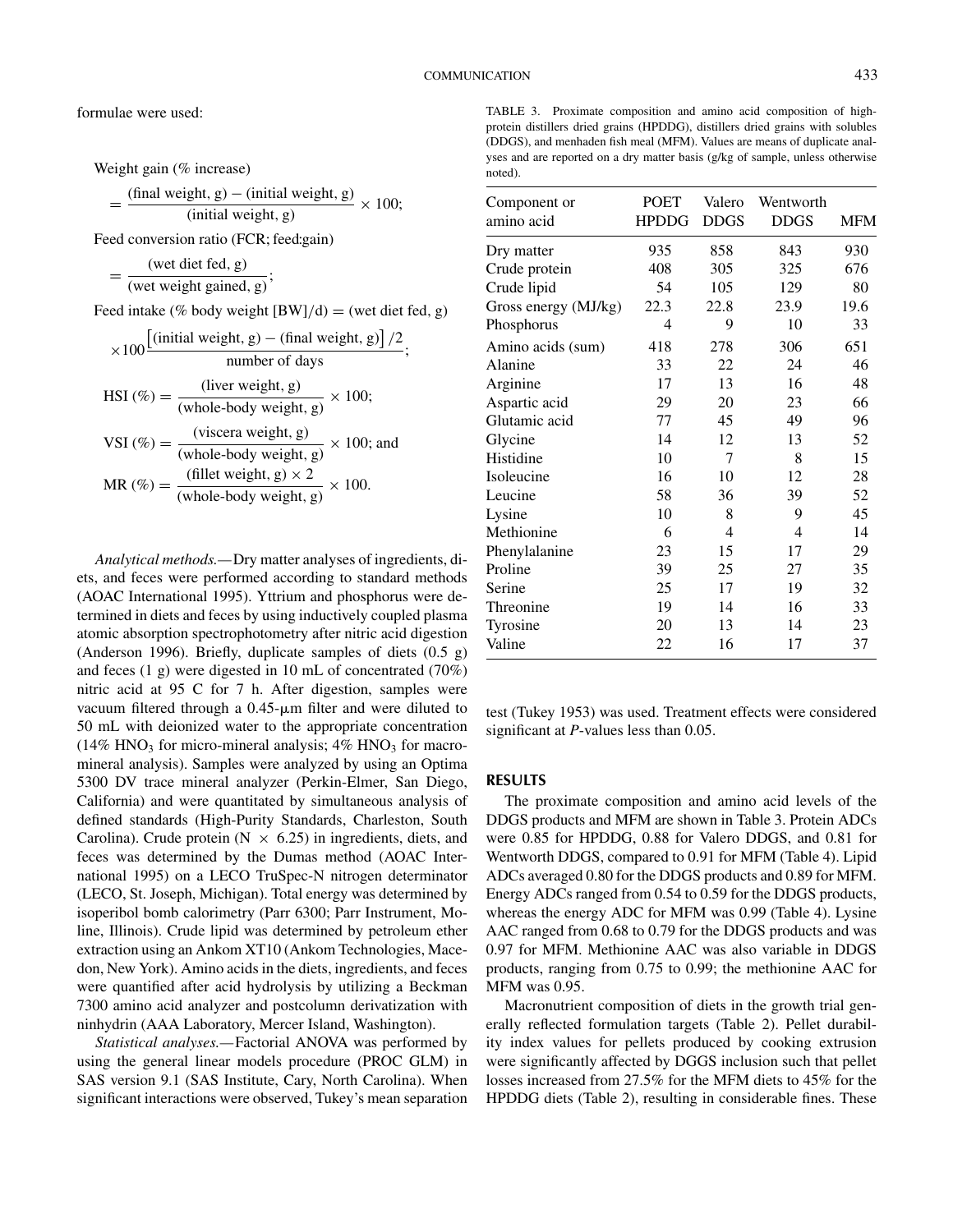TABLE 4. Apparent digestibility coefficients (ADCs) and apparent availability coefficients (AACs) for high-protein distillers dried grains (HPDDG), distillers dried grains with solubles (DDGS), and menhaden fish meal (MFM) fed to Rainbow Trout. Values are means for three replicate tanks (30 fish/tank).

| Component or<br>amino acid | <b>POET</b><br><b>HPDDG</b> | Valero<br><b>DDGS</b> | Wentworth<br><b>DDGS</b> | <b>MFM</b> |
|----------------------------|-----------------------------|-----------------------|--------------------------|------------|
|                            |                             | <b>ADCs</b>           |                          |            |
| Dry matter                 | 0.52                        | 0.50                  | 0.40                     | 0.79       |
| Crude protein              | 0.85                        | 0.88                  | 0.81                     | 0.91       |
| Crude lipid                | 0.79                        | 0.79                  | 0.83                     | 0.89       |
| Gross energy               | 0.59                        | 0.59                  | 0.54                     | 0.99       |
| Phosphorus                 | 0.80                        | 0.91                  | 0.78                     | 0.45       |
|                            |                             | AACs                  |                          |            |
| Alanine                    | 0.84                        | 0.92                  | 0.82                     | 0.91       |
| Arginine                   | 0.89                        | 0.99                  | 0.90                     | 0.95       |
| Aspartic acid              | 0.70                        | 0.91                  | 0.69                     | 0.95       |
| Glutamic acid              | 0.83                        | 0.95                  | 0.83                     | 0.96       |
| Glycine                    | 0.56                        | 0.81                  | 0.57                     | 0.79       |
| Histidine                  | 0.82                        | 0.90                  | 0.79                     | 0.97       |
| Isoleucine                 | 0.78                        | 0.89                  | 0.76                     | 0.99       |
| Leucine                    | 0.90                        | 0.97                  | 0.86                     | 1.0        |
| Lysine                     | 0.69                        | 0.79                  | 0.68                     | 0.97       |
| Methionine                 | 0.75                        | 0.99                  | 0.85                     | 0.95       |
| Phenylalanine              | 0.67                        | 0.82                  | 0.68                     | 0.93       |
| Proline                    | 0.83                        | 0.92                  | 0.80                     | 0.83       |
| Serine                     | 0.73                        | 0.88                  | 0.77                     | 0.94       |
| Threonine                  | 0.67                        | 0.78                  | 0.72                     | 0.96       |
| Tyrosine                   | 0.88                        | 0.95                  | 0.88                     | 0.98       |
| Valine                     | 0.77                        | 0.86                  | 0.76                     | 0.96       |

findings parallel those of Chevanan et al. (2007, 2008), who also found challenges in producing viable extrudates when using DDGS. After grinding and re-pelleting, the pellet durability index ranged from 32% to 34% for all diets (Table 2).

Weight gain, FCR, and feed intake were not significantly affected by dietary protein source, Biofix Plus supplementation, or the interaction of protein source  $\times$  Biofix Plus supplementation (Table 5). Weight gain (% increase) ranged from 435% to 484% and averaged 443% for Rainbow Trout that were fed diets containing HPDDG; a weight gain of 445% was observed for fish that received diets containing MFM. The FCR averaged 0.95 for fish that were fed diets with HPDDG but averaged 0.80 for fish that were given diets with MFM. Feed intake averaged 2.6% BW/d for Rainbow Trout that were given diets with HPDDG compared to 2.4% BW/d for fish that were fed MFM diets. Body condition indices in the growth trial were similarly nonresponsive to diet (Table 5). The VSI ranged from 9.9 to 11.7, MR ranged from 49.2 to 52.5, and HSI ranged from 0.9 to 1.0. Whole-body proximate composition was not significantly altered by dietary protein source, Biofix Plus supplementation, or their interaction (Table 6). Ranges of proximate components were as follows: 67.8–69.1% for moisture; 12.7–14.2% for lipid; and 15.9–16.2% for protein. Gross energy levels of Rainbow Trout ranged from 8.7 to 9.1 MJ/kg.

#### **DISCUSSION**

The protein ADCs for Rainbow Trout when fed the three DDGS products evaluated in the present study were higher than the value of 0.72 reported by Smith et al. (1980) for distillers dried solubles and were slightly lower than the value of 0.90 reported by Cheng and Hardy (2004) in a study of DDGS. The high values of protein ADC in our study were supported by the similarly high amino acid ADCs. Utilizing these available

TABLE 5. Growth performance variables and condition indices for Rainbow Trout that were fed diets containing menhaden fish meal (MFM) or high-protein distillers dried grains (HPDDG) with or without Biofix Plus (FCR = feed conversion ratio; BW = body weight; VSI = viscerosomatic index;  $MR$  = muscle ratio; HSI = hepatosomatic index). Results of statistical analyses (*P*-values) are also shown. See Methods for equations used to calculate the performance variables and condition indices.

|                                     | Growth performance <sup>a</sup> |                         |                            | Condition indices <sup>b</sup> |                     |                      |
|-------------------------------------|---------------------------------|-------------------------|----------------------------|--------------------------------|---------------------|----------------------|
| Diet or effect                      | Weight gain<br>$(\%$ increase)  | $FCR(g$ feed/g<br>gain) | Feed intake<br>$(\%$ BW/d) | <b>VSI</b><br>$(\%)$           | <b>MR</b><br>$(\%)$ | <b>HSI</b><br>$(\%)$ |
| <b>MFM</b>                          | 484                             | 0.9                     | 2.3                        | 10.6                           | 51.2                | 0.9                  |
| <b>MFM</b> with Biofix Plus         | 408                             | 1.0                     | 2.5                        | 9.9                            | 52.5                | 0.9                  |
| <b>HPDDG</b>                        | 451                             | 1.0                     | 2.6                        | 10.3                           | 49.2                | 0.9                  |
| <b>HPDDG</b> with Biofix Plus       | 435                             | 1.0                     | 2.5                        | 11.7                           | 50.9                | 1.0                  |
| Pooled SE                           | 22                              | 0.05                    | 0.11                       | 0.4                            | 1.0                 | 0.06                 |
| <i>P</i> -values                    |                                 |                         |                            |                                |                     |                      |
| Protein source                      | 0.9130                          | 0.4881                  | 0.3435                     | 0.1137                         | 0.0797              | 0.8139               |
| <b>Biofix Plus</b>                  | 0.0561                          | 0.3091                  | 0.4593                     | 0.3767                         | 0.1413              | 0.3358               |
| Protein source $\times$ Biofix Plus | 0.1882                          | 0.2906                  | 0.3540                     | 0.0205                         | 0.8403              | 0.3591               |

a Means of four replicate tanks (15 fish/tank).

<sup>b</sup>Means for 3 fish/tank (4 replicate tanks/diet treatment).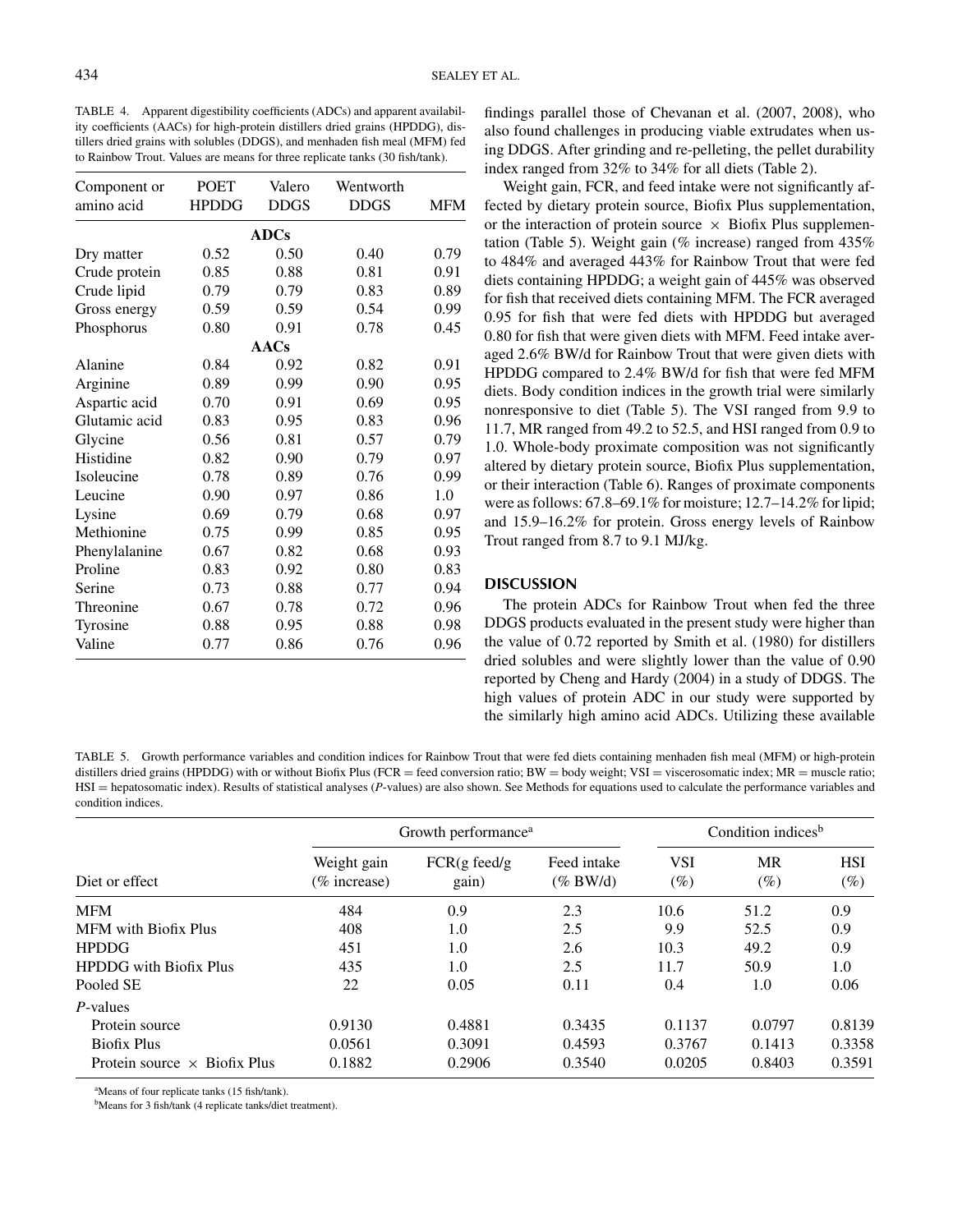| Diet or effect                      | Moisture $(g/kg)$ | Crude lipid $(g/kg)$ | Crude protein $(g/kg)$ | Gross energy (MJ/kg) |
|-------------------------------------|-------------------|----------------------|------------------------|----------------------|
| <b>MFM</b>                          | 691               | 127                  | 162                    | 8.7                  |
| <b>MFM</b> with Biofix Plus         | 681               | 142                  | 159                    | 9.1                  |
| <b>HPDDG</b>                        | 681               | 136                  | 161                    | 8.7                  |
| <b>HPDDG</b> with Biofix Plus       | 678               | 138                  | 161                    | 9.1                  |
| Pooled SE                           |                   | 6                    |                        | 0.5                  |
| <i>P</i> -values                    |                   |                      |                        |                      |
| Protein                             | 0.4311            | 0.6418               | 0.8987                 | 0.9427               |
| <b>Biofix Plus</b>                  | 0.4224            | 0.1945               | 0.5554                 | 0.0835               |
| Protein source $\times$ Biofix Plus | 0.6587            | 0.3326               | 0.4948                 | 0.9755               |

TABLE 6. Proximate composition of Rainbow Trout that were fed diets containing menhaden fish meal (MFM) or high-protein distillers dried grains (HPDDG) with or without Biofix Plus. Results of statistical analyses (*P*-values) are also shown. Values represent the means for 3 fish/tank (4 replicate tanks/diet treatment).

amino acid values in the present study allowed for a reduction in fish meal level from approximately 25% to 13% of the diet and the inclusion of HPDDG at 23% of the diet but without compromising Rainbow Trout growth or production efficiency as long as lysine, methionine, and threonine were supplemented. Barnes et al. (2012a) reported a reduction in growth rate and an increase in FCR when 10% DDGS was included and replaced fish meal, maize gluten meal, and wheat in diets for Rainbow Trout, even when the diets were supplemented with essential amino acids and phytase. Barnes et al. (2012b, 2012c) recommended similar levels of HPDDG incorporation (10% and 20%, respectively) in Rainbow Trout diets. More recently, Øverland et al. (2013) included much higher amounts of DDGS (50%) and HPDDG (45%) without negative effects on Rainbow Trout when fish meal was included at 18% and when equal amounts of lysine and methionine were supplemented to all diets. Our results further the work of Øverland et al. (2013) by successfully reducing the fish meal level to 13% via HPDDG replacement without compromising growth.

Although limited research has investigated the potential importance or confounding effects of low-level mycotoxin contamination in alternative ingredient evaluations, the use of mycotoxin deactivation products in contaminated fish feeds has previously been shown to increase growth performance (Abdelaziz et al. 2010; Agouz and Anwer 2011). Thus, the present study was designed to address this potential limitation of DDGS inclusion in aquafeeds. However, our results do not agree with observations reported by Abdelaziz et al. (2010) and Agouz and Anwer (2011), who found substantial increases in fish performance when mycotoxin binder products were included in mycotoxin-contaminated feeds. Possible reasons for these differing results include differences in (1) the types and levels of mycotoxins examined and (2) the mycotoxin deactivators utilized. In our study, the mycotoxins present in the HPDDG sample were deoxynivalenol and zearalenone, whereas Abdelaziz et al. (2010) and Agouz and Anwer (2011) evaluated fish feed that was contaminated with aflatoxin and ochratoxin. Additionally, the calculated mycotoxin levels based on the 24% HPDDG

inclusion level in the current study were  $0.6 \mu g/g$  for deoxynivalenol and 410 ng/g for zearalenone. Although deoxynivalenol at 0.6  $\mu$ g/g is above the 0.5- $\mu$ g/g level that was shown to be detrimental (Hooft et al. 2011), Øverland et al. (2013) did not observe adverse effects of similar levels  $(0.55 \ \mu g/g)$  on fish health as measured by gastrointestinal health and plasma metabolites. Our results and those of Øverland et al. (2013) seem to suggest that these levels and combinations of mycotoxins in DDGS products do not negatively impact the growth performance of Rainbow Trout. Alternatively, because mycotoxin contamination is often not homogeneous throughout a batch of a given ingredient, it is possible that the actual mycotoxin levels in the finished feeds are different from those calculated based on the analyzed concentrations in the ingredient.

#### **ACKNOWLEDGMENTS**

We thank Jason Frost and Andy Lybeck for assistance with diet manufacturing; Matt Toner, Cal Fraser, Jason Ilgen, and Blake Hauptman for assistance in fish culture and sampling; and Aaron Nistler, Omolola Betiku, and Thomas O'Neill for assistance with laboratory analyses. This project was supported by Western Regional Aquaculture Center Grant Numbers 2010-38500-13198, 2011-38500-14698, 2012-38500- 15812, and 2013-38500-17048 from the U.S. Department of Agriculture's National Institute of Food and Agriculture. Mention of trade names or commercial products in this article is solely for the purpose of providing specific information and does not imply recommendation or endorsement by the U.S. Fish and Wildlife Service or the U.S. Department of Agriculture.

#### **REFERENCES**

Abdelaziz, M., W. Anwer, and A. H. Abdelrazek. 2010. Field study on the mycotoxin binding effects of clay in *Oreochromis niloticus* feeds and their impacts on the performance as well as the health status throughout the culture season. Interdisciplinary Bio Central 2:1–6.